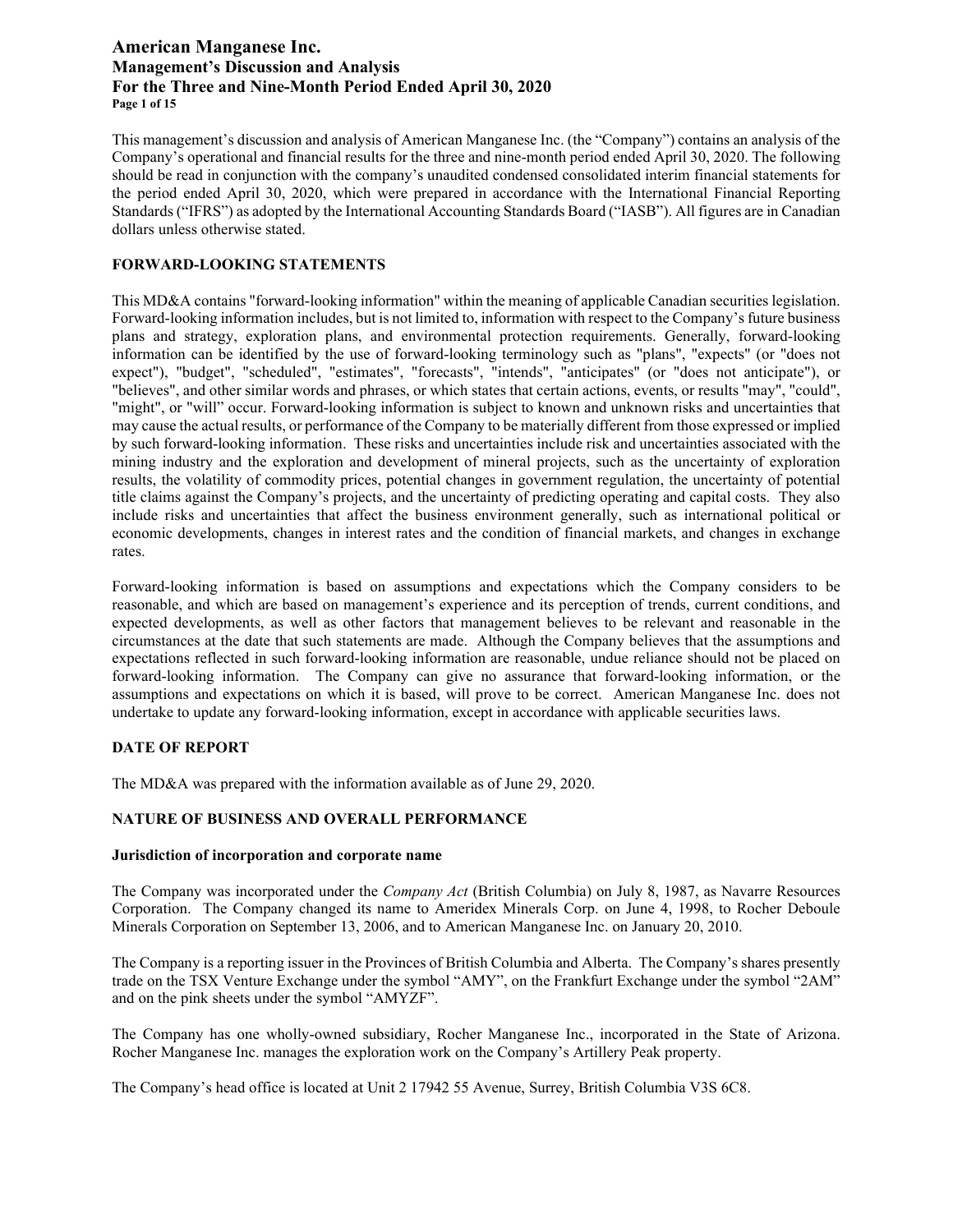# **American Manganese Inc. Management's Discussion and Analysis For the Three and Nine-Month Period Ended April 30, 2020 Page 2 of 15**

### **HIGHLIGHTS**

In June, 2020 the Company announced that the engineering upgrades with the addition of thermal control of exothermic reactions enabled the lithium-ion battery cathode recycling pilot plant to operate at higher pulp density. As a result of the upgrades, the pilot plant capacity was successfully increased from 64 kg/day to 160 kg/day, without sacrificing the recovery potential of cobalt, lithium, nickel, manganese, and aluminum

In May, 2020 the company announced the conceptual commercial recycling plant layout for lithium-ion battery cathode material, with proposed processing capacity of 3 tonnes per day.

In April, 2020 the Company announced 99.99% pure nickel-cobalt sulfate from recycled lithium-ion battery material, received from a third party. The production of a nickel-cobalt sulfate was a first effort for the Company, and it continues to expand the Company's portfolio of recycling capabilities.

In February, 2020 the Company announced that it will receive advisory services and conditional funding from the National Research Council of Canada Industrial Research Assistance Program.

In February, 2020 the Company announced up to 99.72% from recycling test results on electric vehicle battery materials from the U.S. Department of Energy and Critical Materials Institute Project.

In November, 2019 the Company's RecycLiCo process successfully recovered of high purity (**99.977%**) nickel-cobalt hydroxide from the NCA cathode scrap material received from a third party.

In October, 2019 the Company announced **99.98%** purity results from recycled NCA cathode scrap material received from a third party.

In September, 2019 the Company completed initial tests of the final stage of the lithium-ion battery recycling Pilot Plant project.

In August, 2019 the Company achieved **Pilot Plant results of 99.94% Purity from recovered NCA cathode material**

In June, 2019 the Company was granted United States Patent and Trade Mark patent No. 10,308,523B1. The Company now has a patent portfolio to six patents and an additional seven filed for recycling around the globe.

In May, 2019 the Company applies for recycling patents in seven countries.

In May, 2019 the Company completed a non-brokered non-flow-through private placement for aggregate proceeds of \$568,074 by way of a unit offering at a price of \$0.15 per unit.

In April, 2019 the Company's RecycLiCo Patented Process achieves high extraction from Lithium-ion battery cathode material using the Pilot Plant project.

In April, 2019 the Company was granted U.S. Patent No. 10,246,343 for Lithium-ion Battery Cathode Material Recycling Technology.

In March, 2019 the Company entered in a [U.S. Department of Energy \(DOE\)](http://www.energy.gov/) project to advance the economic recovery of Lithium-ion battery materials from electric vehicles and other consumer goods.

In March, 2019 the Company completed a non-brokered non-flow-through private placement for aggregate proceeds of \$350,210 by way of a unit offering at a price of \$0.15 per unit.

In February, 2019 the Company filed a Continuation in Part (C-I-P) patent application with the United States Patent Office, receiving Serial No. 16/353,140. The C-I-P application adds subject matter not previously disclosed in the parent patent application covering American Manganese flagship lithium-ion battery recycling technology.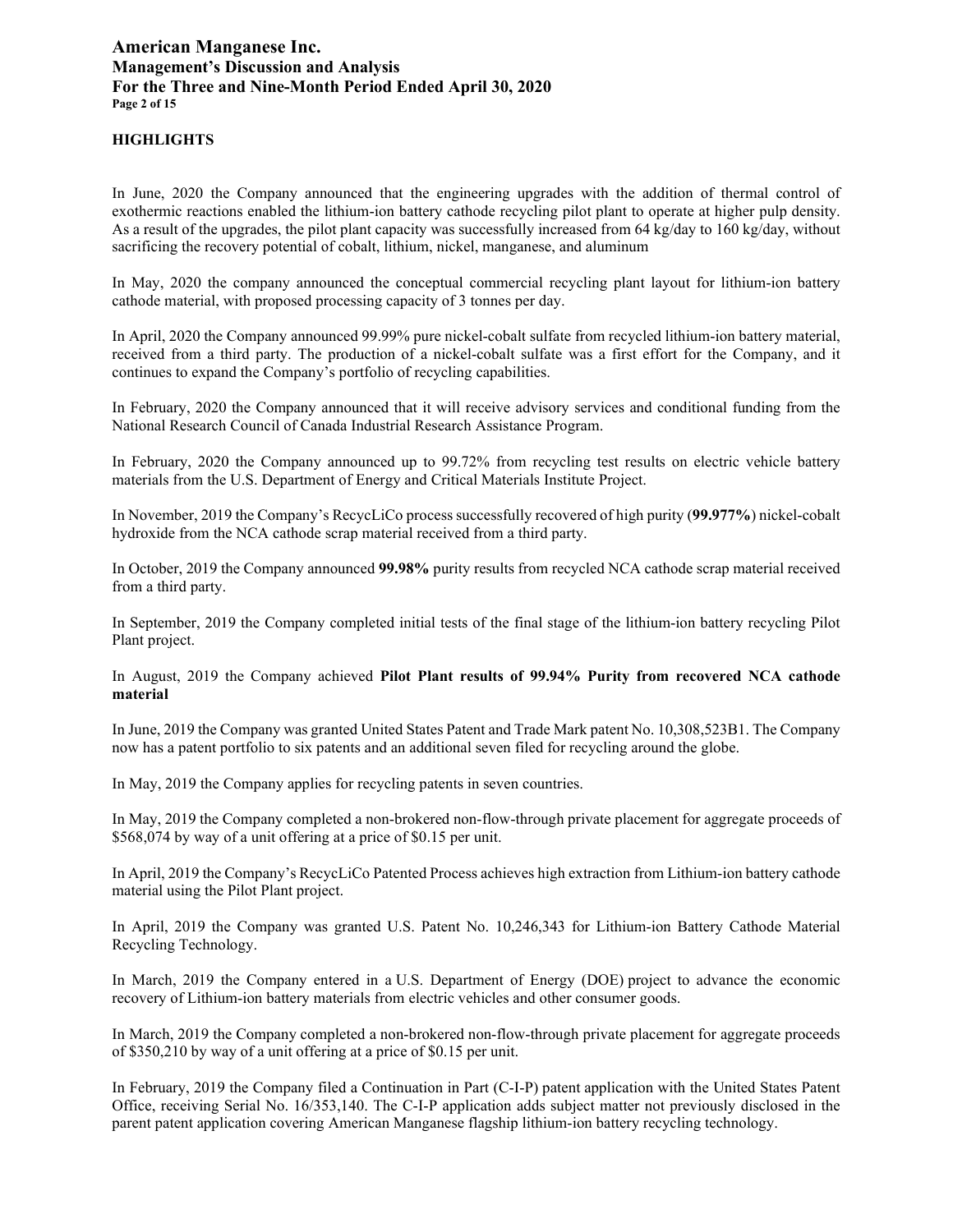# **American Manganese Inc. Management's Discussion and Analysis For the Three and Nine-Month Period Ended April 30, 2020 Page 3 of 15**

#### **Nature of business**

The business of the Company is mineral exploration and development with a focus on patenting intellectual property for recycling lithium-ion electric vehicle batteries. The company's mineral and technological projects are described below.

#### **Intellectual property rights**

In June, 2019 the Company is granted patent No. 10,308,523B1 from the United States Patent and Trade Mark Office

In April, 2019 the Company is granted U.S. Patent No. 10,246,343 for Lithium-ion Battery Cathode Material recycling technology.

In December, 2018 the Company received the "Notice of Allowance" from the United States Patent and Trade Mark Office for the Company's lithium-ion battery recycling technology.

Patent Co-operative Treaty Patent Application filed on November 9, 2017. With the filing of the PCT Application, the Company's proprietary technology becomes patent pending in 152 participating independent states and countries.

Non-Provisional Patent Application for recycling lithium-ion battery cathode material filed with the United States Patent Office on November 7, 2017.

Advanced Hydrometallurgical Process where from manganous sulphate-dithionate liquor electrolytic manganese can be recovered from a low-grade resource (US Patent No. 8460631, Chinese Patent No. 201180050306.7, Republic of South Africa Patent No. 2013/01364, Canada Patent No. 2808627).

#### **Mineral property projects**

#### *Artillery Peak Project, Arizona USA*

The Artillery Peak project includes 30 unpatented mineral claims covering approximately 600 acres and 13 patented surface estates. (13 patented Manganese Mesa leases).

In August 2018, 1 unpatented lode mining claim covering approximately 20 acres was not renewed.

During the year ended July 31, 2015 the Company has decided to suspend further exploration on the Artillery Peak Property and has written off a total of \$5,977,294 in deferred costs. The residual balance is based on an estimate of the cumulative hydrometallurgical and related exploration costs incurred in connection with the patented technology which has been developed by the Company.

In October 2012 the Company completed successful production of working lithium-ion battery prototypes utilizing chemical manganese dioxide (CMD) generated from Artillery Peak material. These prototypes (button cell batteries) are for test purposes only.

Producing working prototype lithium-ion batteries represents a key breakthrough for American Manganese in the continuing development of the Company's patented hydrometallurgical process. CMD manufactured with this process eliminates electrowinning and the need for any mechanical means of size reduction for the final product.

In December 2012, the Company reported that it has developed a low-cost, environmentally friendly hydrometallurgical process to recover manganese (Mn) from this Manganese Oxide resource located in Arizona, USA. The Company has applied for a patent for its hydrometallurgical process that produces electrolytic manganese metal from this Manganese Oxide deposit, with low energy and water consumption. As a development of the existing process, American Manganese has commissioned this research to determine the uses of Artillery Peak manganese resource material to generate high value alternative products. Chemical manganese dioxide (CMD) and lithiated manganese oxide (LixMn2O4) for use in rechargeable batteries were the areas researched.

The research was successful in producing CMD from Artillery Peak resource material with low cation impurities and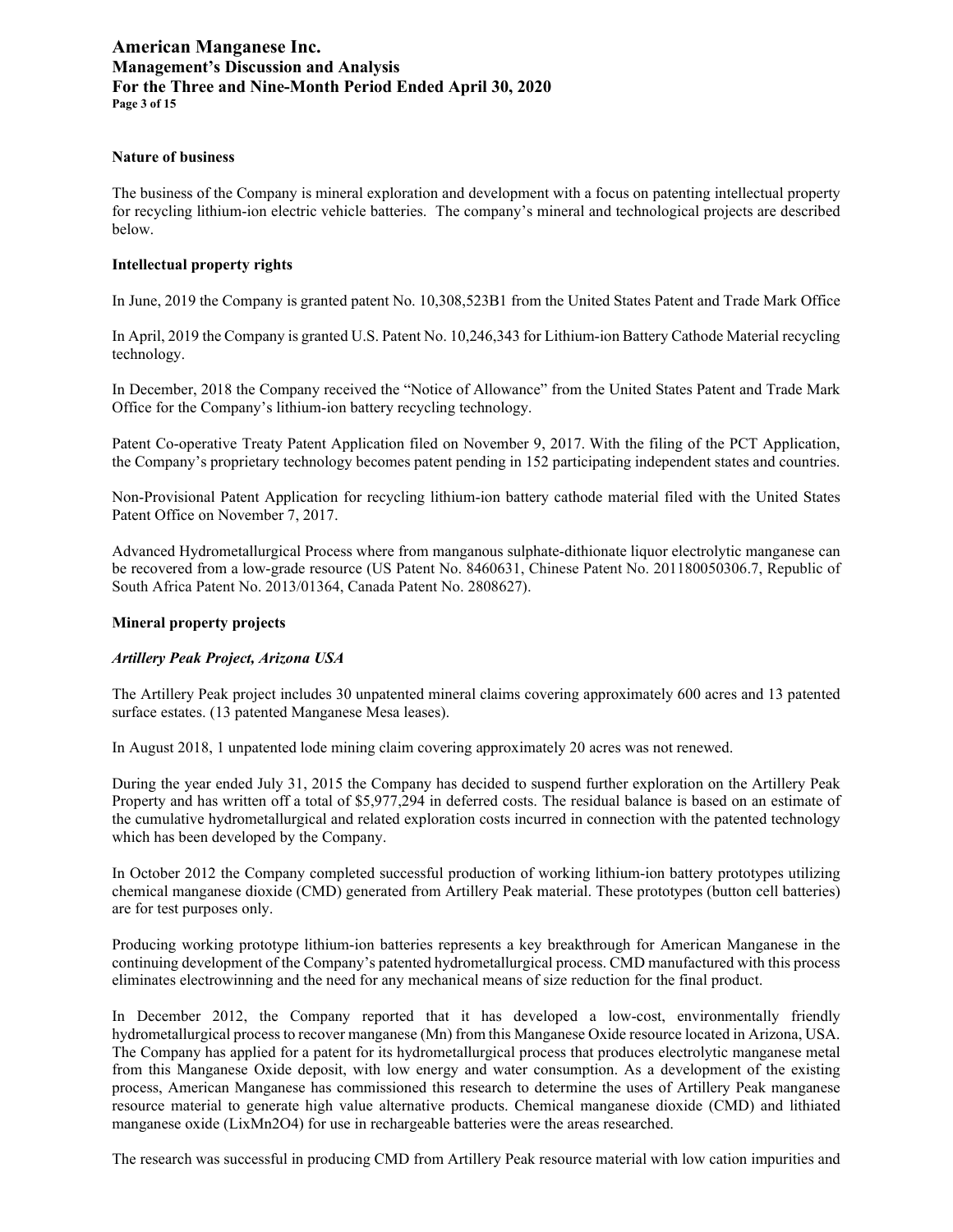# **American Manganese Inc. Management's Discussion and Analysis For the Three and Nine-Month Period Ended April 30, 2020 Page 4 of 15**

further avoiding processing steps that are known to introduce metallic impurities in the final product. Cation impurities cause capacity fade, whereas metallic impurities are known to cause catastrophic failures such as fire and explosions in lithium-ion batteries. Working rechargeable lithium-ion coin cell battery prototypes were produced from the CMD material.

The company received a report describing the results of this research project contracted by American Manganese to Kemetco Research Inc. The test program was partially funded by the Canadian Government through the National Research Council, Industrial Research Assistance Program (NRC-IRAP) for development work conducted over a five month period.

In February 2013, the Company reported that the Company has received the "Notice of Allowance" from the United States Patent and Trade Mark Office for the Company's manganese recovery process. The "Notice of Allowance" is formal documentation indicating that the examination of the invention has been completed by the US Patent and Trademark Office and allowed for issuance as a patent. The Company's attorney completed documentation and submitting fees for formal issuance of the US Patent. "Allowance of this patent is a significant milestone for the Company as the invention is now secured as a key asset that can be exclusively capitalized." The invention is a technical break-through as it enables the recovery of manganese from these low grade multiple surface Manganese Oxide deposit with significantly less energy and environmental impact than conventional processing methods.

In June, 2013 the Company announced that it has received the **"US Patent No. 8460681"** from the United States Patent and Trade Mark Office for the Company's manganese recovery process. The Company intends to continue to explore various commercial opportunities generated by this intellectual property including but not limited to manganese metal or dioxide production from its Artillery Peak claims; technology licensing; potential royalty streaming; and applications for electric vehicle cathode materials recovery and recycling.

The Artillery Peak project includes 13 unpatented mineral claims covering approximately 260 acres. The 36 patented mineral claims covering approximately 698 acres and 8 fee simple parcels covering 1280 acres were returned to the vendors upon the respective anniversary dates (May 31, July 15, August 8) because the holding costs were deemed to be too onerous.

In 2012 the Company purchased 639.81 acres of patented surface, from local owners and real property holders embracing the reserved patented surface estates on 34 patented mining claims.

During the fiscal year ended July 31, 2019, the Company decided to write-down \$4,879,733 of the Artillery Peak property under fair value assessment.

### *Rocher Deboule property, British Columbia*

In May 2016, the Company reduced the number of Roche Deboule mineral claims it holds to 2, which covers an area of 998 hectares. The Company initially acquired by staking 4 mineral claims covering 1,325 hectares, and subsequently expanded the area by additional staking to cover 10,230 hectares.

The Company has obtained a NI 43-101 report on the Rocher Deboule property prepared by A.A. Burgoyne, P. Eng., M.Sc., dated December 18, 2007. A copy of the report is also available on the SEDAR filing service at www.sedar.com.

In August 2011, the Company conducted a mapping and sampling program at the Rocher Deboule property. The program entailed 22 km of ground magnetometer survey, 841 soil samples, 455 rock samples and 68 silt samples. The fieldwork carried out in 2012 focused on 3 areas of Cu-Ag-Au bearing mineralization.

In November 2012, the Company reported that the Geological fieldwork returned encouraging Cu-Ag-Au geochemical values at the Rocher Deboule project upper silvertip CK basin stockwork, lower silvertip CK No 2 & 4 veins and a new Iron Oxide Copper Gold ("IOCG") target south of the historic Victoria vein mine. The results of the program were reported in the Company's press release dated November 20, 2012, a copy of which is available on the SEDAR filing service a[t www.sedar.com.](http://www.sedar.com/)

In November 2017, the Company entered into an option agreement with Liaz Pty Ltd ('Liaz'), an Australian public company, which has since been acquired by Longford Resources Limited ('LRL'), whereby Liaz may earn a 60%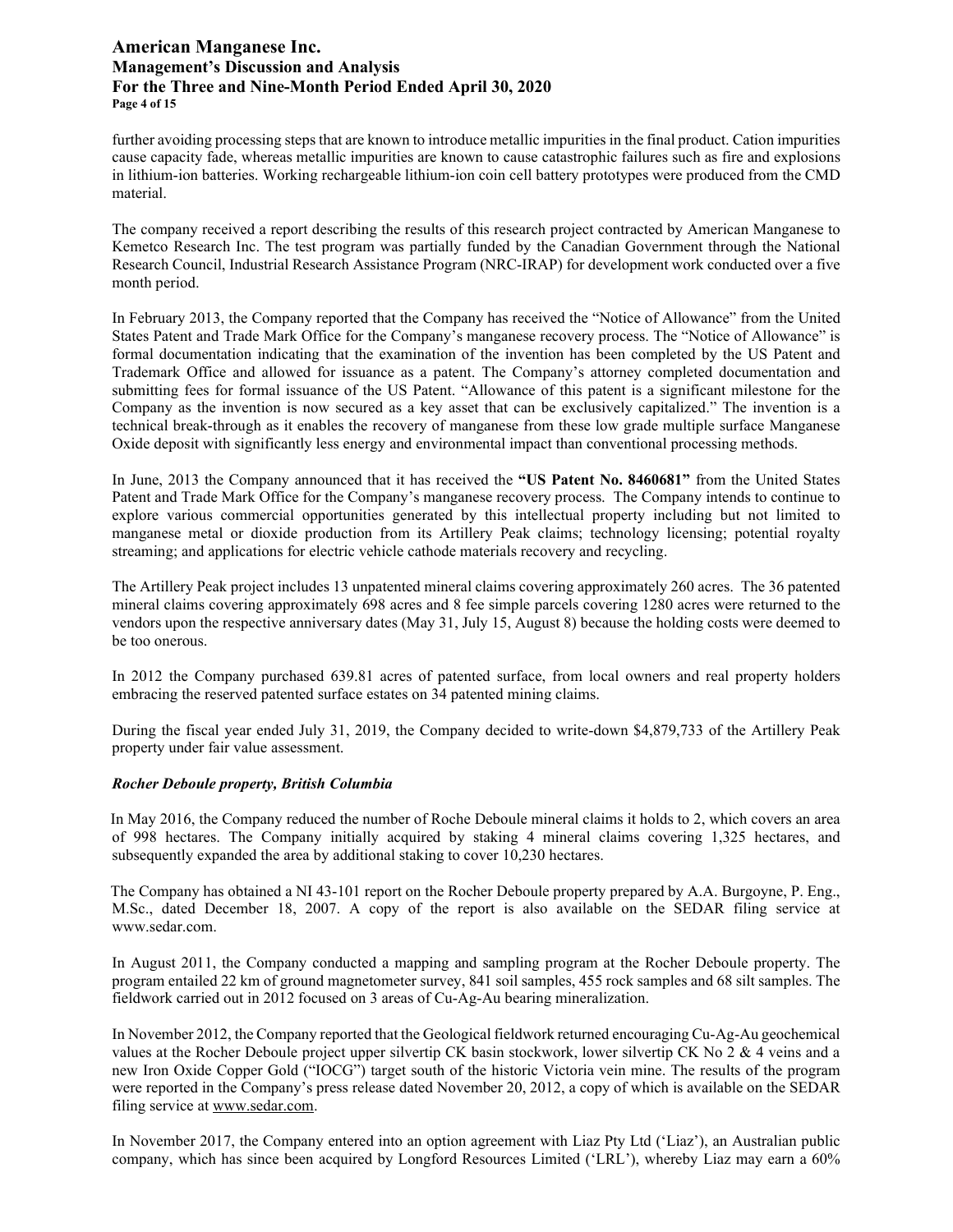# **American Manganese Inc. Management's Discussion and Analysis For the Three and Nine-Month Period Ended April 30, 2020 Page 5 of 15**

interest in the Rocher Deboule property. Consideration consists of an initial payment of \$10,000, an additional payment of \$5,000 or 50,000 shares of LRL; completion of exploration expenditures of \$2,000,000 over four years; and \$10,000 cash plus \$5,000 cash or 50,000 shares of LRL each subsequent year until the 60% interest has been fully earned. Subsequent to year-end, Liaz informed the Company that it will be withdrawing from the option agreement.

During the fiscal year ended July 31, 2019 the Company performed geological and geophysical work on the property using the flow through fund. The Company is awaiting on report.

### *Lonnie property, British Columbia*

The Lonnie property is a niobium exploration property. The property covers approximately 3,477 hectares in the Omineca Mining Division of British Columbia. The Company initially staked mineral claims covering an area of approximately 692 hectares. In October 2007, the Company acquired additional claims covering approximately 2,735 hectares at a cost of \$10,000 and 100,000 shares of the Company.

In September 2010, the Company conducted a geochemical prospecting program on the Lonnie-Virgil occurrence. The results of the program were reported in the Company's press release dated October 1, 2010, a copy of which is available on the SEDAR filing service at [www.sedar.com.](http://www.sedar.com/)

In May 2011, the Company entered into an option agreement with Echelon Petroleum Corp. (Formerly Rara Terra Capital Corp.("Echelon") where Echelon has the right to earn a 60% interest in the Lonnie property in exchange for a cash payment of \$60,000 (\$24,603 paid) and issuance of 285,000 common shares of Echelon (150,000 received). To acquire the 60% interest, Echelon must also spend \$500,000 in exploration expenditures on the property.

In 2012, the Company and Echelon agreed to amend the amount due on the first anniversary from \$20,000 to \$4,603 in light of the additional costs incurred by Echelon in exploring the property during the year.

In September 2011, Echelon commenced a trenching and sampling program on the Property. A total of 876 soil samples were collected and analyzed. The results are encouraging, especially for three strongly anomalous zones returning up to 8467 ppm total Rare Earth Elements + Yttrium (TREE+Y) being delineated along a consistent five kilometre long NW trend. Additional anomalous zones have also been located, generally along the same strike trend, and could prove to be extensions of the known zones. Where warranted, anomalies will be followed-up by trenching and drilling programs to begin later this year.

In April, 2013 Echelon terminated the option agreement and transferred all claim blocks to the Company. The Company owns a 100% interest in the property.

During the fiscal year ended July 31, 2019 the Company performed geological and geophysical work on the property using the flow through fund.

In July, 2019 the Company announced the results of rock sampling on the Lonnie mineral claims located on Granite Creek, south east of Manson Creek in north central British Columbia. The Lonnie claims feature rare earth element (REE) and niobium bearing mineralization hosted in carbonatite intrusive sills. Carbonatite is associated with gossanous weathering, aegirine sovite, muscovite, phlogopite, magnetite, ilmenite, apatite, calcite, with trace amounts of pyrochlore, pyrrhotite, arfvedsonite, and zircon. Carbonatite is also spatially associated with minor syenitic, granitic, monzo-dioritic (alkaline) composition pegmatite and aplite dyke/sills.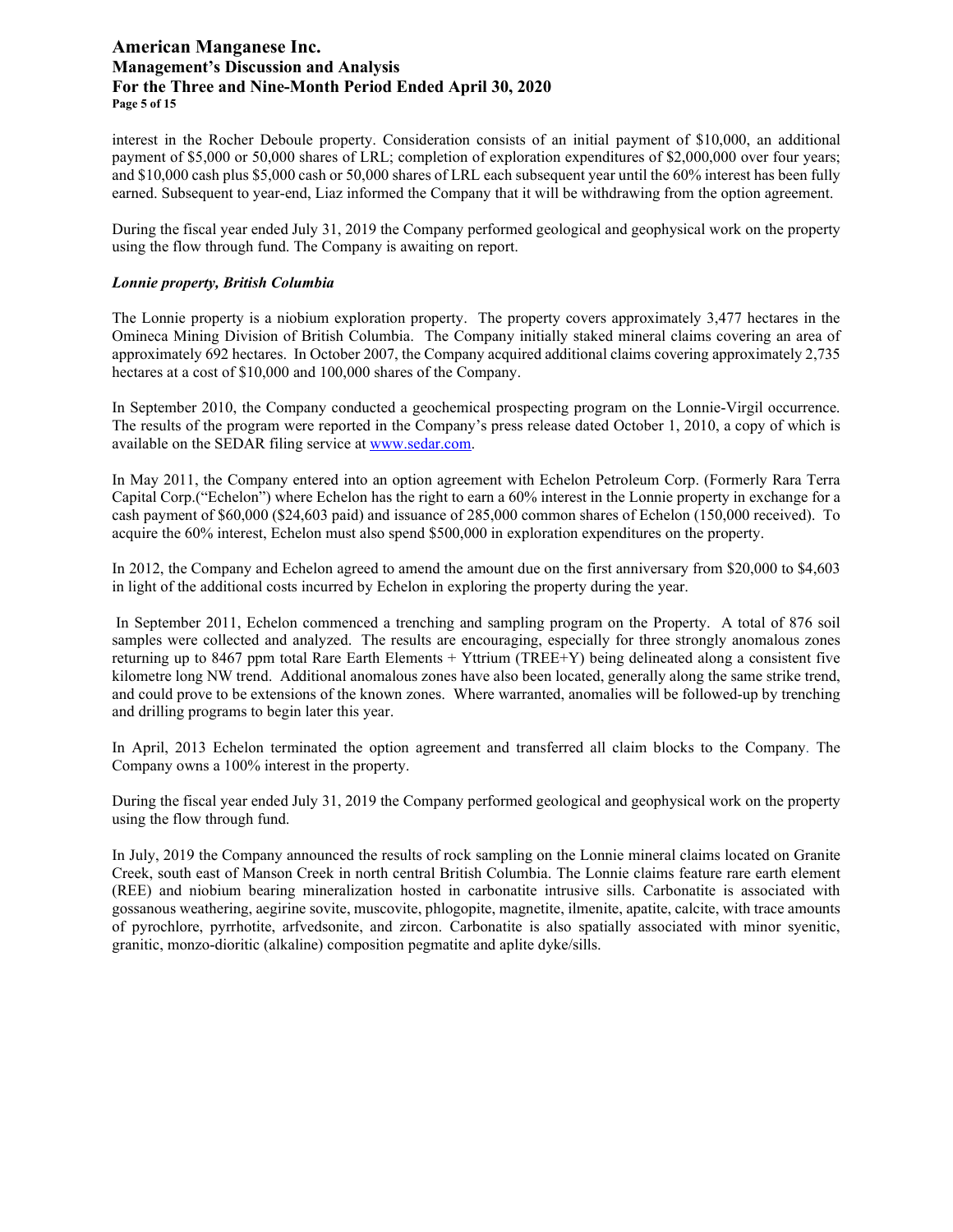# **American Manganese Inc. Management's Discussion and Analysis For the Three and Nine-Month Period Ended April 30, 2020 Page 6 of 15**

### **SELECTED ANNUAL INFORMATION**

The following table shows total revenues, loss, assets, liabilities, and shareholders' deficiency for each of the three most recent fiscal years of the Company. The results of operations from years 2017 to 2019 are stated in accordance with the International Financial Reporting Standards.

|                                   | <u>2019</u> |                | <u>2018</u>          | <u> 2017</u> |                |  |  |
|-----------------------------------|-------------|----------------|----------------------|--------------|----------------|--|--|
| (a) Total Revenues                | S           | 396            | \$<br>135            | S            | 86             |  |  |
| $(b)$ Loss:                       |             |                |                      |              |                |  |  |
| i) In Total                       | \$          | 8,054,671      | \$<br>2,426,494      | \$           | 2,006,934      |  |  |
| ii) On a per share basis $^{(1)}$ | \$          | 0.05           | \$<br>0.02           | \$           | 0.01           |  |  |
| (c) Total Assets                  | \$          | 1,065,354      | \$<br>6,756,780      | \$           | 5,846,175      |  |  |
| (d) Total Liabilities             | \$          | 45,092         | \$<br>222,593        | \$           | 382,045        |  |  |
| (e) Total Accumulated Deficit     | \$          | (41, 190, 452) | \$<br>(33, 135, 781) | \$           | (30, 709, 287) |  |  |

*(1) Fully diluted loss per share amounts have not been calculated as they would be anti-dilutive.*

### **RESULTS OF OPERATIONS**

Net loss for the fiscal year ended July 31, 2019 was \$8,054,671, compared to \$2,426,494 for the fiscal year ended July 31, 2018. The Company does not generate revenue from operations and has no revenues other than the interest earned on the Company's balances of cash and cash equivalents, and recognized a \$4,879,733 write-down of its exploration and evaluation assets during the year. Accordingly, the Company's net loss for the fiscal year ended July 31, 2019 increased. Due to successful financing, the Company has significantly increased its administrative and operating expenses to expedite research and development of intellectual property.

The Company cash and cash equivalents decreased by \$679,654 during the year ended July 31, 2019 (2018 – \$680,698 increase). The decrease in cash is principally a result of increased expenditure towards research and development and a lack of equity financing. During the fiscal year ended July 31, 2019 the Company closed non-brokered private placements for gross proceeds of \$1,613,484, including \$80,000 pursuant to issuing flow-through common shares, improving its cash flow position.

#### **Analysis of income statement items for the fiscal year ended July 31, 2019**

The Company recorded \$116,268 for office and miscellaneous (2018, \$71,495). The Company recorded an increase in office administrative expenses due to increased responsibilities involving disseminating project information to potential investors.

During the fiscal year ended July 31, 2019, the Company recorded \$91,050 in consulting fees (2018, \$25,500). During the year additional consultants were hired to manage the construction of the Pilot Plant project and to assist in managing technical data.

The Company recorded expenses of \$1,353,430 for research and development (2018, \$926,743). This expense is related to the filing of patent and the completion of Pilot Plant project construction.

During the fiscal year ended July 31, 2019, the Company recorded \$838,274 in share-based payments expense (2018, \$692,665) due to the vesting of options granted during fiscal 2018. Additional detail on the financings is set out below under "Liquidity and Capital Resources".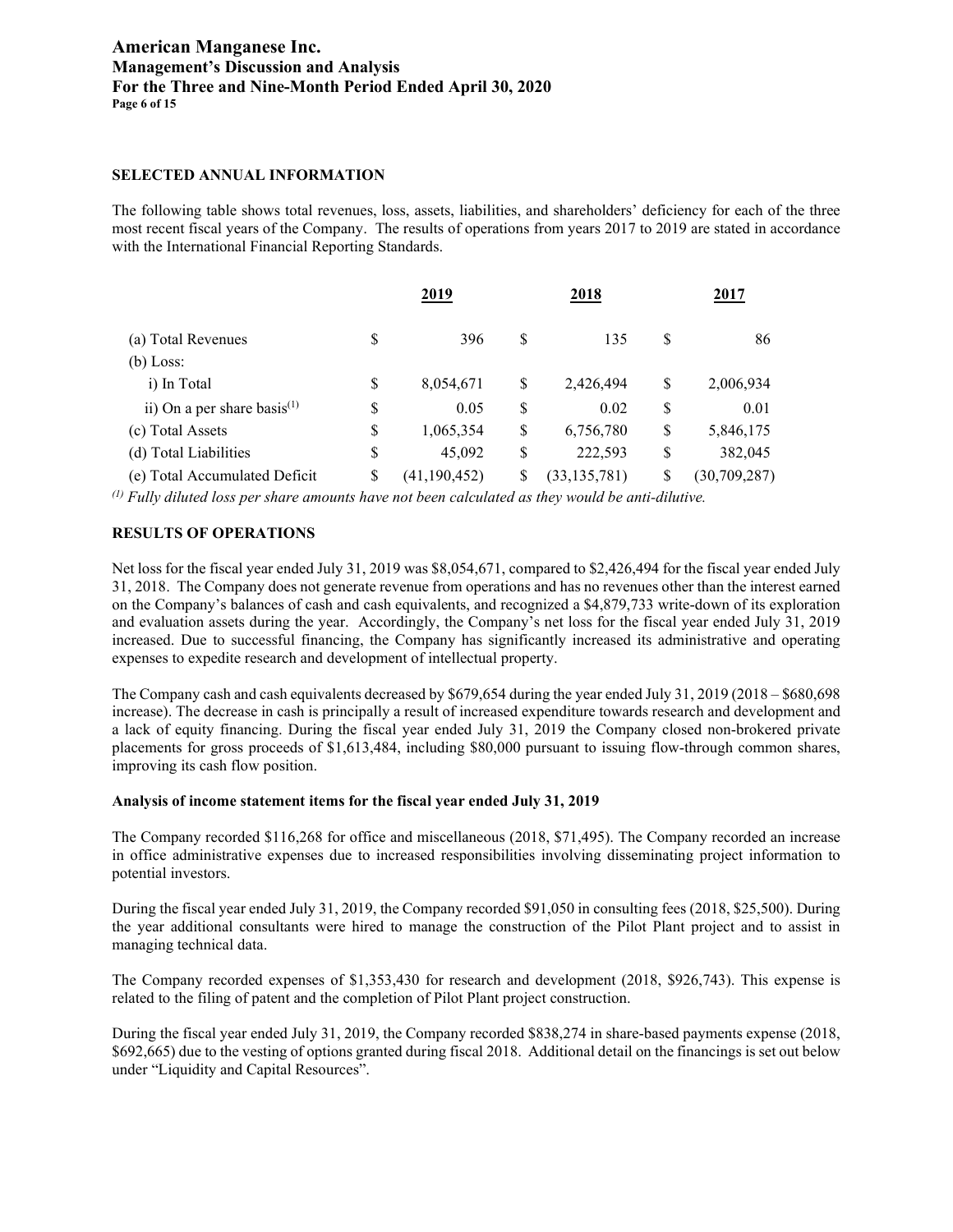# **American Manganese Inc. Management's Discussion and Analysis For the Three and Nine-Month Period Ended April 30, 2020 Page 7 of 15**

#### **Analysis of balance sheet items – July 31, 2019**

Cash and cash equivalents decreased from \$1,166,786 as at July 31, 2018 to \$487,132 as at July 31, 2019, principally as a result of lack of private placement financing and increased research and development expenditure to advance the Pilot Plant project. Additional detail on the financings is set out below under "Liquidity and Capital Resources". Prepaid expenses in the amount of \$92,326 was recorded for marketing and project advances during the fiscal year ended July 31, 2019 (2018 - \$292,344). The Company had fewer long-term advertising and promotion agreements and services engaged compared to prior fiscal year.

Mineral property interests decreased from \$5,213,065 as at July 31, 2018 to \$420,684 as at July 31, 2019, primarily due to the write-down of \$4,879,733 in capitalized exploration and evaluation expenditures incurred relating to the Artillery Peak project in Arizona. Additional information on this item is given below under "*Analysis of mineral property costs*".

The Company share capital increased from \$27,549,194 as at July 31, 2018 (165,049,403 shares) to \$28,625,654 (176,882,628 shares) as at July 31, 2019. Additional information on the share issuances is contained under "*Liquidity and Capital Resources*".

# **SELECTED QUARTERLY INFORMATION**

The following table summarizes information derived from the Company's financial statements for each of the eight most recently completed quarters:

| <b>Ouarter Ended:</b><br>Year: | $30-Apr$<br>2020 | $31 - Jan$<br>2020 | $31-Oct$<br>2019 | $31 - Jul$<br>2019 | $30-Apr$<br>2019 | $31-Jan$<br>2019 | $31-Oct$<br>2018 | $31 -$ Jul<br>2018 |
|--------------------------------|------------------|--------------------|------------------|--------------------|------------------|------------------|------------------|--------------------|
| Total revenue                  | $S -$            | $\mathbf{s}$ -     | \$51             | \$284              | \$78             | \$-              | \$34             | \$-                |
| Net loss                       | \$583,900        | \$479.524          | \$344,123        | \$5,750,468        | \$602,101        | \$886,209        | \$815,893        | \$1,142,268        |
| Per share basis <sup>(1)</sup> | \$0.002          | \$0.002            | \$0.002          | \$0.033            | \$0,000          | \$0.005          | \$0.005          | \$0.007            |

*(1) Fully diluted loss per share amounts have not been calculated as they would be anti-dilutive.*

### **Analysis of income statement items for the three-month period ended April 30, 2020**

Net loss for the three-month period ended April 30, 2020, was \$583,900, compared to net loss of \$602,101 for the prior year three-month period.

The decrease in net loss for the period ended April 30, 2020 was principally due to decrease in research and development expenditure, office and miscellaneous.

The Company has recorded reduced expenditures on research and development project as the Pilot Plant project has been substantially completed.

The following financial data are derived from our consolidated interim financial statements for three and nine-month period ended April 30, 2020 and 2019.

### *Shareholder communication (2020 – \$39,011; 2019 – \$84,760)*

The Company recorded reduced shareholder communication expenses during this three-month period compared to prior year same period. The Company engaged fewer corporate and project communication agencies during the threemonth period due to current market conditions due to Covid-19 pandemic . As the business normalizes the project and Pilot Plant advances the Company expects to see increasing shareholder communication. Over the last six month the has increased marketing efforts to bring awareness to the RecycLiCo project.

### *Office and miscellaneous (2020 – \$27,492; 2019 – \$37,286)*

The Company recorded reduced office expenses compared to prior year same period. Offices expenses primarily include expenses related to daily administration to maintain premises, stationery and administration support. Given the current market conditions due to Covid-19, the Company recorded reduced office administration expenses. As the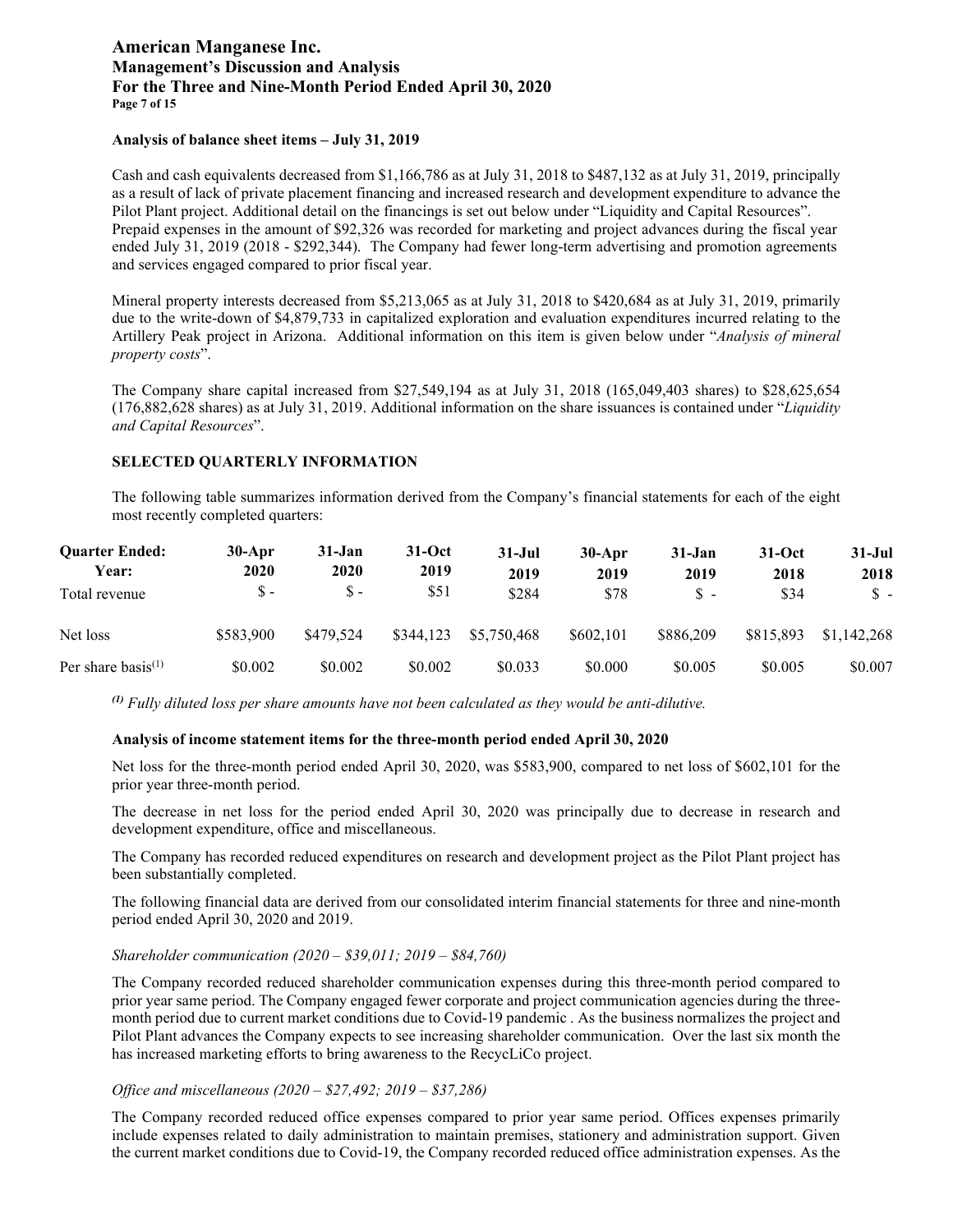# **American Manganese Inc. Management's Discussion and Analysis For the Three and Nine-Month Period Ended April 30, 2020 Page 8 of 15**

Company moves forward with adding staff, promoting the project, we expect to see an increasing trend in office and miscellaneous expenses. However, the Company managed reduced general administration expenses to preserve cash.

#### *Research and development (2020 - \$7,000; 2019 –\$300,000)*

The Company recorded significantly reduced research and development expenditures compared to the three months ended April 30, 2019. Our contractors have completed the recycling pilot plant project. Additionally, a continuance of patent has been applied. Our contractors are now focused on treatment of third-party material. The Company expects to see increasing expenses towards research and development progressing towards commercialization and testing various materials. The Company has received International Co-Innovation Action Plan grant from National Research Council of Canada to offset research expenditure.

#### **Analysis of balance sheet items for the period ended April 30, 2020**

Cash and cash equivalents increased from \$487,132 as at July 31, 2019 to \$496,507 as at April 30, 2020.

Warrants exercise of 3,133,600 units at \$0.20 per unit for gross proceeds of \$626,720 was principally the reason for cash increase.

The Company continues to seek sources of private placement financings and joint venture partners in our capital project expenditures. In March 2018, the Company has closed \$2,048,757 of non-brokered private placement.

From December 2018 to May 2019, the Company received gross proceeds of \$1,613,484 via the completion of a nonflow-through private placement in four tranches and a flow-through private placement.

Amounts receivable increased from \$13,176 as at July 31, 2019 to \$20,535 at as April 30, 2020. These are primarily Goods and Services Input tax credits receivable. \$3,663 of GST refund was received in April 2020.

Prepaid expenses decreased from \$92,326 as at July 31, 2019 to \$36,242 as at April 30, 2020. The Company has advanced multimedia communication companies to disseminate corporate information and create awareness of the Company's projects. \$12,536 has been amortized over last three months for advertising and corporate project marketing. The Company expects to maintain dissemination of corporate and project progress information thus increasing trend in prepaid expenses.

Accounts payable and accrued liabilities decreased from \$45,092 as at July 31, 2019 to \$31,212 as at April 30, 2020. All amounts remain current trade payables mainly for office and administration related expenses.

The Company reviewed individual properties for impairment based on facts and circumstances available at the time as per International Accounting Standard (IAS) 36 and International Financial Reporting Standard (IFRS) 6. The Company wrote-down \$4,879,733 in capitalized exploration and evaluation costs during the fiscal year ended July 31, 2019.

Additional information on this item is given below under "Analysis of mineral property costs".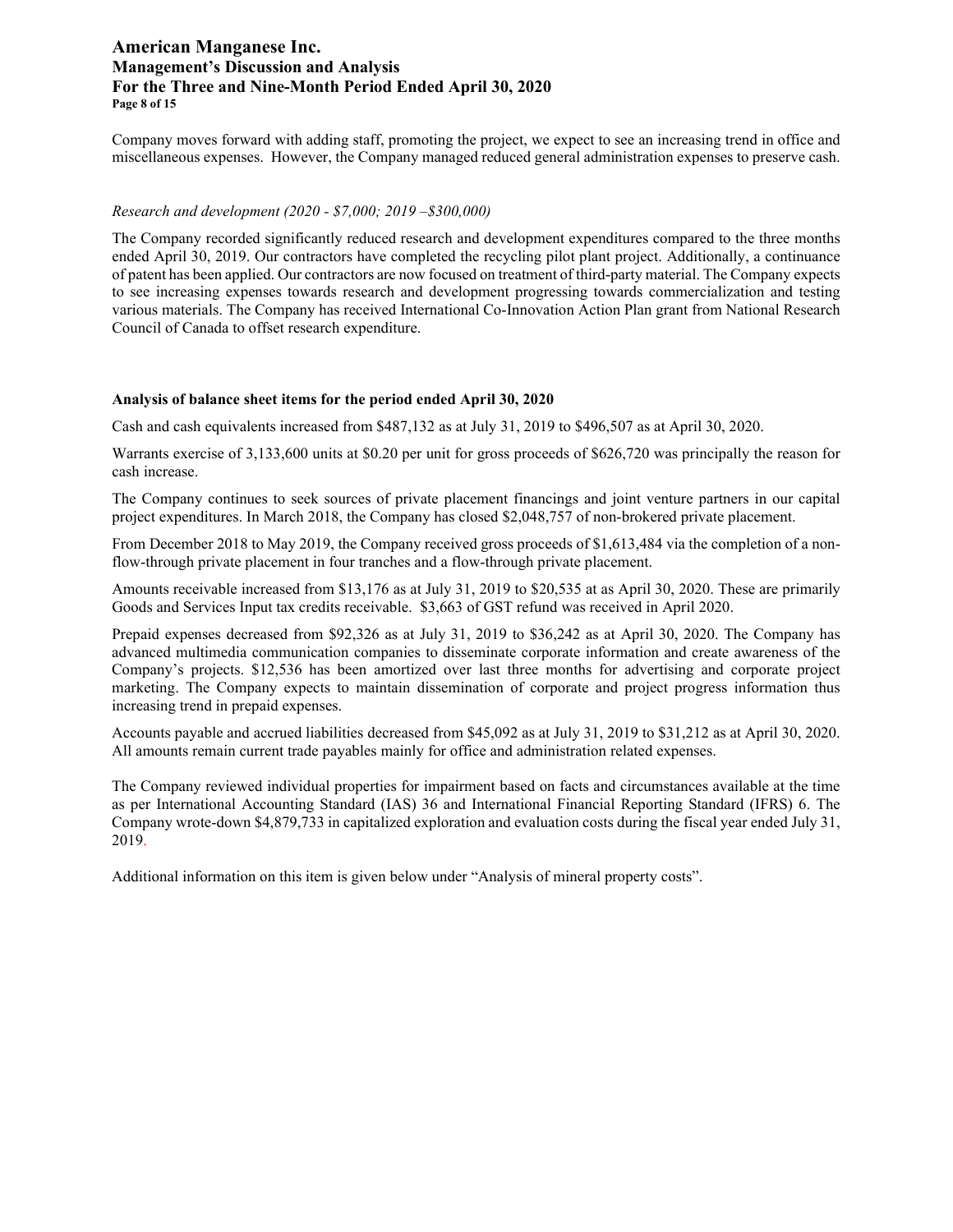# **American Manganese Inc. Management's Discussion and Analysis For the Three and Nine-Month Period Ended April 30, 2020 Page 9 of 15**

### **Analysis of Mineral Property Costs**

The following table shows a breakdown of the Company's capitalized exploration and development costs for the ninemonth period ended April 30, 2020 and year ended July 31, 2019:

| Rocher Deboule Property,         |    | <b>Balance</b> |                     |    | <b>Translation</b> |     | <b>Balance</b> |                |                     | <b>Translation</b>             |    | <b>Balance</b> |
|----------------------------------|----|----------------|---------------------|----|--------------------|-----|----------------|----------------|---------------------|--------------------------------|----|----------------|
| <b>British Columbia</b>          |    | July 31, 2018  | <b>Expenditures</b> |    | adjustments        |     | July 31, 2019  |                | <b>Expenditures</b> | adjustments                    |    | April 30, 2020 |
| Acquisition and staking          | \$ | 164,452 \$     |                     | \$ |                    | \$  | 164,452 \$     |                |                     | \$                             | \$ | 164,452        |
| Assays & analysis                |    | 73,767         |                     |    |                    |     | 73,767         |                |                     |                                |    | 73,767         |
| Camp & supplies                  |    | 59,504         |                     |    |                    |     | 59,504         |                |                     |                                |    | 59,504         |
| <b>Drilling</b>                  |    | 146,826        |                     |    |                    |     | 146,826        |                |                     |                                |    | 146,826        |
| Geological and geophysical       |    | 585,354        |                     |    |                    |     | 585,354        |                | (38, 728)           |                                |    | 624,082        |
| Travel and accommodation         |    | 21,197         |                     |    |                    |     | 21,197         |                | (7,000)             |                                |    | 28,197         |
| Freight and transport            |    | 97,638         |                     |    |                    |     | 97,638         |                |                     |                                |    | 97,638         |
| Mineral property option          |    | (24, 500)      |                     |    |                    |     | (24, 500)      |                |                     |                                |    | (24, 500)      |
| BC Mining Exploration Tax Credit |    | (284, 577)     | (3, 430)            |    |                    |     | (288,007)      |                |                     |                                |    | (288,007)      |
| Impairment                       |    | (532,000)      |                     |    |                    |     | (532,000)      |                |                     |                                |    | (532,000)      |
|                                  | \$ | 307,661        | $(3,430)$ \$        |    |                    | \$  | 304,231        |                | $(45, 728)$ \$      | ÷,                             | \$ | 349,959        |
|                                  |    |                |                     |    |                    |     |                |                |                     |                                |    |                |
| Lonnie property                  |    |                |                     |    |                    |     |                |                |                     |                                |    |                |
| <b>British Columbia</b>          | Ś  |                | L.                  | \$ | $\overline{a}$     |     |                |                | ÷,                  | ÷,                             |    |                |
| Acquisition and staking          |    | $54,121$ \$    |                     |    |                    | \$  | $54,121$ \$    |                |                     | \$                             | \$ | 54,121         |
| Assays & analysis                |    | 4,528          |                     |    |                    |     | 4,528          |                |                     |                                |    | 4,528          |
| Drilling                         |    | 60,073         |                     |    |                    |     | 60,073         |                |                     |                                |    | 60,073         |
| Geological and geophysical       |    | 45,915         |                     |    |                    |     | 82,025         |                |                     |                                |    | 82,025         |
| Travel and accommodation         |    | 186            |                     |    |                    |     | 186            |                |                     |                                |    | 186            |
| Mineral property option          |    | (56,000)       |                     |    |                    |     | (56,000)       |                |                     |                                |    | (56,000)       |
| BC Mining Exploration Tax Credit | Ś. | (28, 480)      |                     | Ś  |                    | Ś   | (28, 480)      |                | ÷,                  | \$                             | Ś. | (28, 480)      |
|                                  |    | 80,343         |                     |    |                    |     | 116,453        |                |                     |                                |    | 116,453        |
| <b>Artillery Peak property</b>   |    |                |                     |    |                    |     |                |                |                     |                                |    |                |
| Arizona                          |    |                |                     |    |                    |     |                |                |                     |                                |    |                |
| Acquisition and staking          | \$ | 3,188,249 \$   | 6,118               |    | 32,082             |     | 3,226,449      |                |                     |                                |    | 3,226,449      |
| Assays & analysis                |    | 413,707        |                     |    | 4,163              |     | 417,870        |                |                     |                                |    | 417,870        |
| <b>Drilling</b>                  |    | 3,094,273      |                     |    | 31,137             |     | 3,125,410      |                |                     |                                |    | 3,125,410      |
| Equipment and rentals            |    | 11,742         |                     |    | 118                |     | 11,860         |                |                     |                                |    | 11,860         |
| Geological and geophysical       |    | 4,803,308      |                     |    | 48,334             |     | 4,851,642      |                |                     |                                |    | 4,851,642      |
| Travel and accommodation         |    | 229,189        |                     |    | 2,306              |     | 231,495        |                |                     |                                |    | 231,495        |
| Property maintenance             |    | 40,375         |                     |    | 406                |     | 40,781         |                |                     |                                |    | 40,781         |
| Other fieldwork                  |    | 4,647          |                     |    | 47                 |     | 4,694          |                |                     |                                |    | 4,693          |
| Impairment                       |    | (6,960,428)    | (4,879,733)         |    | (70, 039)          |     | (11, 910, 200) |                |                     |                                |    | (11, 910, 200) |
|                                  | \$ | 4,825,062 \$   | $(4,873,615)$ \$    |    | 48,554             | -\$ |                | 1 <sup>5</sup> | ÷,                  | \$<br>$\overline{\phantom{a}}$ | \$ | $\sim$         |
| <b>Total</b>                     | \$ | 5,213,066 \$   | $(4,877,045)$ \$    |    | 48,554             | \$  | 420,685 \$     |                | $(45, 728)$ \$      | $\overline{\phantom{a}}$       | \$ | 466,412        |
|                                  |    |                |                     |    |                    |     |                |                |                     |                                |    |                |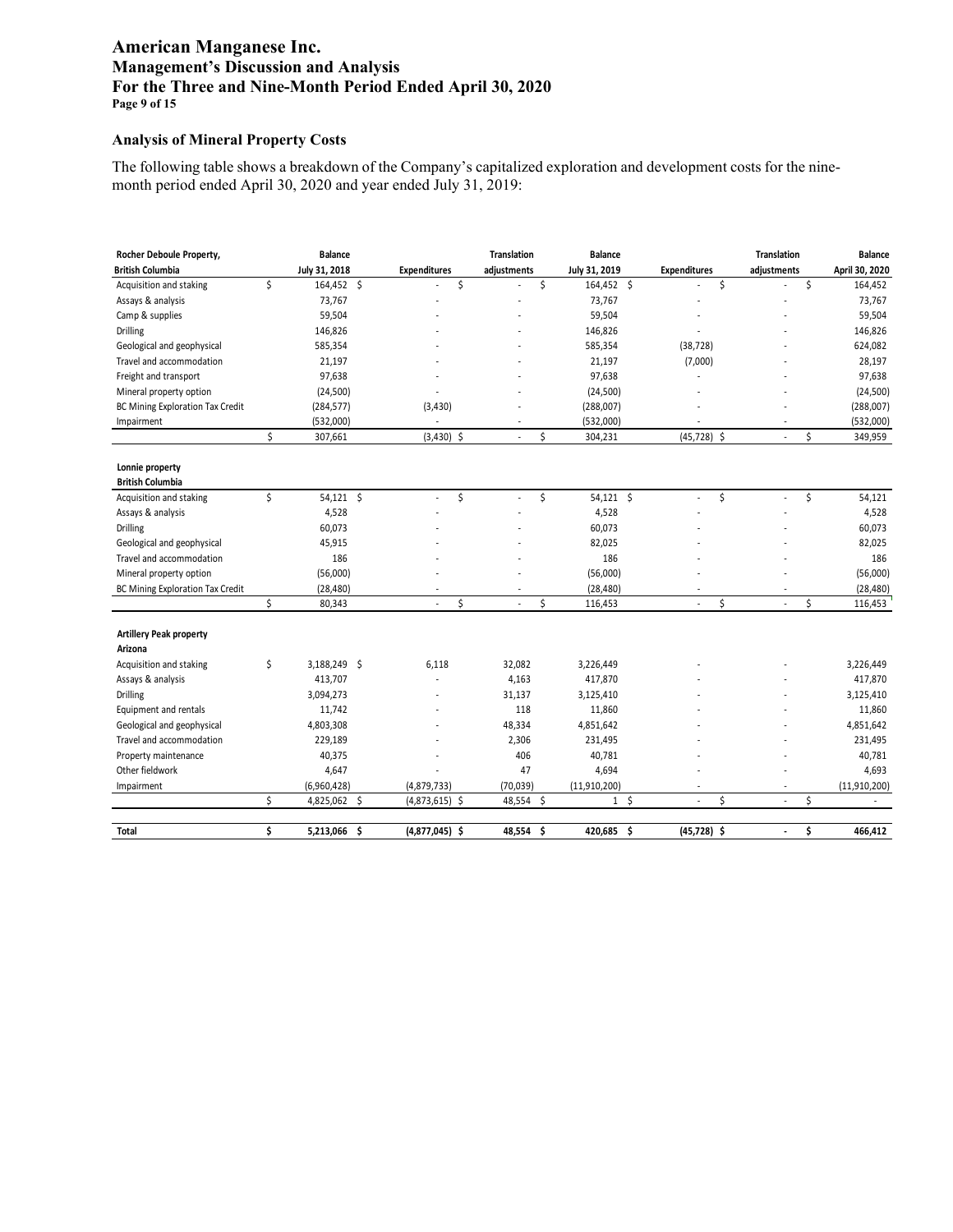# **American Manganese Inc. Management's Discussion and Analysis For the Three and Nine-Month Period Ended April 30, 2020 Page 10 of 15**

### **LIQUIDITY AND CAPITAL RESOURCES**

The Company has historically relied upon equity financings to satisfy its capital requirements and will continue to depend heavily upon the capital markets to finance its activities. There can be no assurance the Company will be able to obtain required financing in the future on terms acceptable to Company. The Company anticipates it will need additional capital in the future to finance ongoing research and development, exploration and administrative operations, which will be derived from the exercise of stock options and warrants, and/or private placements.

As at April 30, 2020 the Company has \$496,507 cash and cash equivalents balance (July 31, 2019 - \$487,132) and working capital of \$528,066, compared to a working capital of \$559,476 as at July 31, 2019. The decrease in the Company's cash balance and in working capital resulted from lack of private placement and exercise of warrant and share-based options.

During the nine-month period ending April 30, 2020 3,133,600 units issued pursuant to warrant exercise at \$0.20 for proceeds of \$626,720 and 130,000 units issued pursuant to option exercise at \$0.15 and 590,000 units issued pursuant option exercise at \$0.05 totalling proceeds of \$49,000.

During the year ended July 31, 2019 there were 1,150,000 options exercised for proceeds of \$57,500. During the year ended July 31, 2018 there were 6,142,500 warrants exercised for proceeds of \$334,625 and 1,160,000 options were exercised for proceeds of \$58,000. During the year ended July 31, 2017, there were 5,509,999 warrants exercised for proceeds of \$305,500 and 2,450,000 options were exercised for proceeds of \$177,500.

During the ended July 31, 2018 16,000 broker warrants expired unexercised.

From December 2018 to May 2019, the Company received gross proceeds of \$1,613,484 via the completion of a nonflow-through private placement in four tranches and a flow-through private placement.

In March 2018, the Company closed its non-brokered private placement of 8,536,487 units of the Company, raising gross proceeds of \$2,048,757. Each Unit consists of one common share of AMY and one common share purchase warrant. Each Warrant will be exercisable for one Share at a price of \$0.30 per Share for the two years following the issuance of the Warrant.

In December 2017, the Company completed the non-brokered private placement by the issue of 1,378,666 Units of the Company for gross proceeds of \$248,160. Each Unit consists of one common share of the Company and one common share purchase warrant. Each warrant will be exercisable to acquire one common share at a price of \$0.25 for the two years following the issuance of the warrant.

In June, 2017, the Company issued 5,221,526 units at a purchase price of \$0.18 per Unit for aggregate gross proceeds of \$939,875. Each Unit is comprised of one common share in the capital of the Company and one share purchase warrant. Each Warrant entitles the holder to purchase one Share at a price of \$0.25 during the two years following the Warrant's date of issuance. In August 2017, the Company closed the third and final tranche of the non-brokered private placement by the issue of 30,555 Units of the Company for proceeds of \$5,500 bringing the total aggregate gross proceeds of \$945,375 through this private placement.

In January 2017, the Company announced a contribution agreement from the National Research Council of Canada Industrial Research Assistance Program (NRC-IRAP) for the continued development of its spent electric vehicle battery cathode materials recycling technology.

In November 2016, the Company filed Company's Stock Option Plan adopting a fixed plan reserving 27,148,600 shares being 20% of the issued and outstanding as at adopted date.

In September 2016, the Company closed its non-brokered private placement offering of 10,068,790 units at a purchase price of \$0.14 per Unit for aggregate gross proceeds of \$1,409,631. Each Unit is comprised of one common share in the capital of the Company and one share purchase warrant. Each Warrant entitles the holder to purchase one Share at a price of \$0.20 during the two years following the Warrant's date of issuance. The placement was oversubscribed and was closed on September 9, 2016 and the gross proceeds were \$1,409,631.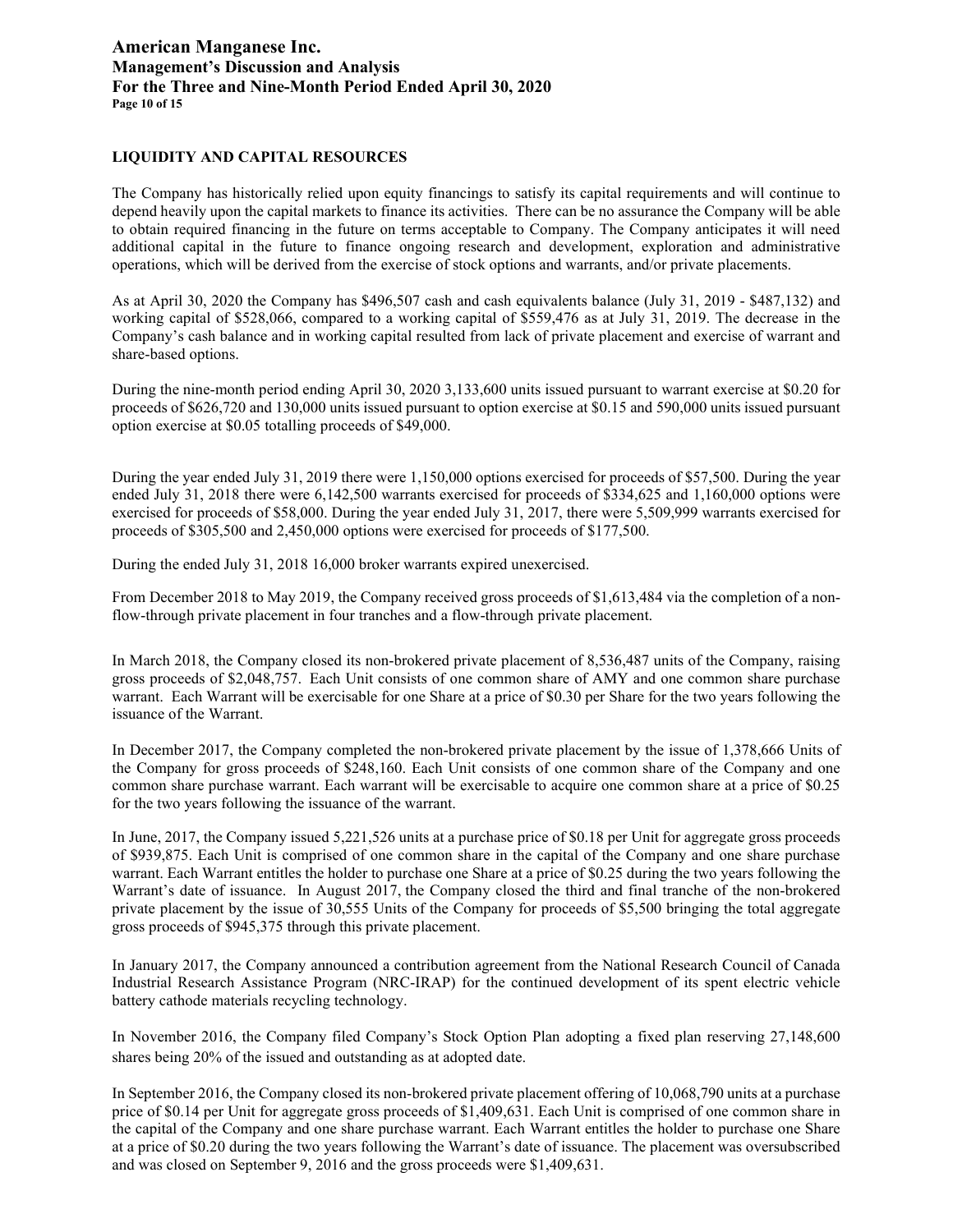# **American Manganese Inc. Management's Discussion and Analysis For the Three and Nine-Month Period Ended April 30, 2020 Page 11 of 15**

In May 2016, the Company closed a non-brokered private placement to raise \$200,500 through the sale of units priced at \$0.02 per unit. Each unit consisted of 1 common share in the capital of the Company and a share purchase warrant. Each Warrant entitles the holder to purchase 1 share at a price of \$0.05 during the 2 years following the date of issuance. The placement was oversubscribed and was closed on May 17, 2016 and the gross proceeds were \$200,500.

On March 2016, the Company announced that it has granted 9,000,000 incentive stock options pursuant to its stock option plan for its directors, officers, advisers, and consultants. The options are exercisable at a price of \$0.05 per share for a period of 5 years.

Excluding exploration costs, the Company's current general and administrative cash expenditures are approximately \$65,400 per month.

The Company is investigating sources of further funding and anticipates raising additional funds in the next fiscal year. The Company does not generate revenue from operations, and has been dependent upon its ability to raise equity capital through the issuance of shares to pay ongoing operating expenses and the costs associated with its exploration and development activities.

# **USE OF PROCEEDS FROM FINANCINGS**

| Date of financing and planned use of proceeds                                                                                                                                                                                                                                                                      | <b>Actual use of proceeds</b>                                               |
|--------------------------------------------------------------------------------------------------------------------------------------------------------------------------------------------------------------------------------------------------------------------------------------------------------------------|-----------------------------------------------------------------------------|
| May 17, 2016 Financing \$200,500 to be used towards<br>advance concept research and general working capital                                                                                                                                                                                                        | All funds committed as per plan                                             |
| September 2, 2016 Financing \$1,409,631.<br>The Company intends to use the net proceeds from the<br>Offering for continued metallurgical testing of the<br>Company's proprietary hydrometallurgical process for<br>large-scale recycling of lithium-ion vehicle batteries,<br>debt settlement and working capital. | All funds committed as per plan                                             |
| June 2017, Financing \$945,375.<br>The Company intends to use the net proceeds from the<br>Offering for expediting the Company's proprietary<br>hydrometallurgical process for patent filing of<br>recycling of lithium-ion vehicle batteries, and working<br>capital.                                             | All funds committed as per plan to expedite the<br>research and development |
| December 2017, Financing \$248,160.<br>The Company intends to use the net proceeds from the<br>Offering for expediting the Company's proprietary<br>hydrometallurgical process for patent filing of<br>recycling of lithium-ion vehicle batteries, and working<br>capital.                                         | All funds committed as per plan to expedite the<br>research and development |
| March 2018, Financing \$2,048,757.<br>The Company intends to use the net proceeds from the<br>Offering for demonstration plant to proof Company's<br>proprietary hydrometallurgical process for recycling of<br>lithium-ion vehicle batteries, and working capital.                                                | All funds committed as per plan to expedite the<br>research and development |
|                                                                                                                                                                                                                                                                                                                    |                                                                             |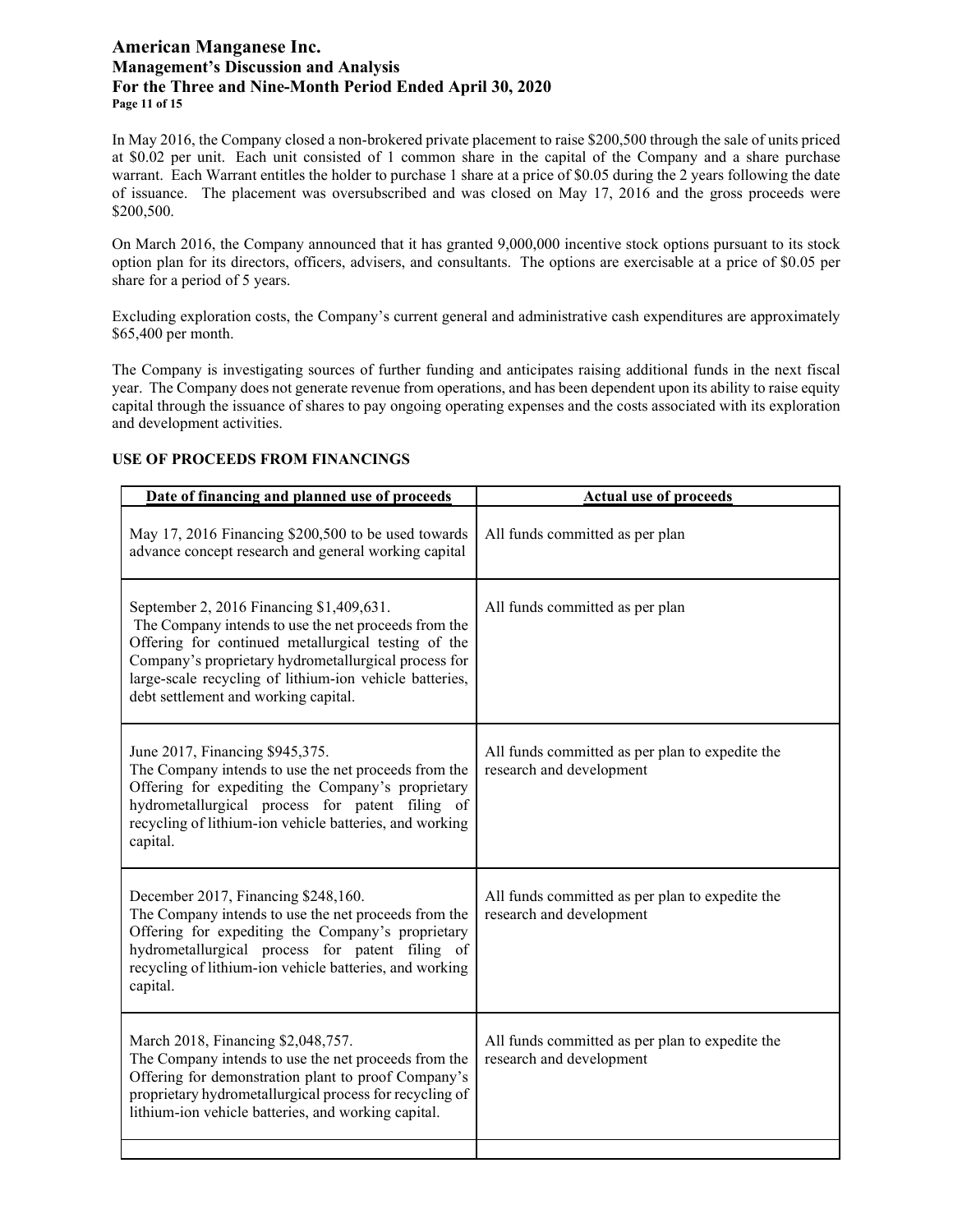# **American Manganese Inc. Management's Discussion and Analysis For the Three and Nine-Month Period Ended April 30, 2020 Page 12 of 15**

| All funds committed as per plan to expedite the<br>The Company intends to use the net proceeds from the<br>research and development<br>Offering for pilot plant to proof Company's proprietary<br>hydrometallurgical process for recycling of lithium- |
|--------------------------------------------------------------------------------------------------------------------------------------------------------------------------------------------------------------------------------------------------------|
|                                                                                                                                                                                                                                                        |
|                                                                                                                                                                                                                                                        |

### **OUTSTANDING SHARE DATA**

As at April 30, 2020 the Company had 180,736,228 shares issued and outstanding.

As at July 31, 2019 the Company had 176,882,628 shares issued and outstanding.

As at July 31, 2018 the Company had 165,049,403, as at July 31, 2017 the Company had 147,801,195 and as at July 31, 2016 the Company had 124,550,880 common shares issued and outstanding.

During the nine-month period ended April 30, 2020 3,133,600 units of common shares were issued pursuant to warrant exercise at \$0.20 per share receiving \$626,720 and 790,000 common shares issued pursuant to exercise of stock options including 130,000 stock options exercised at \$0.15 and 590,000 stock options exercised at \$0.05 per share receiving proceeds of \$49,000.

During the fiscal year ended July 31, 2019 10,283,225 shares were issued as part of four tranches in connection with a November 2018 non-brokered private placement. In December, 2018 400,000 shares were issued as part of Flow-Through financing.

In August 2019, the Company entered into a stock option agreement granting 5,880,000 common stock options exercisable at a price of \$0.21 per share.

In March 2018, the Company closed its non-brokered private placement of 8,536,487 units of the Company, raising gross proceeds of \$2,048,757. Each Unit consists of one common share of AMY and one common share purchase warrant. Each Warrant will be exercisable for one Share at a price of \$0.30 per Share for the two years following the issuance of the Warrant.

In December 2017, the Company completed the non-brokered private placement by the issue of 1,378,666 Units of the Company for gross proceeds of \$248,160. Each Unit consists of one common share of the Company and one common share purchase warrant. Each warrant will be exercisable to acquire one common share at a price of \$0.25 for the two years following the issuance of the warrant.

In June 2017, the Company issued 5,221,526 units at a purchase price of \$0.18 per Unit for aggregate gross proceeds of \$939,875. Each Unit is comprised of one common share in the capital of the Company and one share purchase warrant. Each Warrant entitles the holder to purchase one Share at a price of \$0.25 during the two years following the Warrant's date of issuance. In August 2017, the Company closed the third and final tranche of the non-brokered private placement by the issue of 30,555 Units of the Company for proceeds of \$5,500 bringing the total aggregate gross proceeds of \$945,375 through this private placement.

In September 2016, the Company issued 10,068,790 units. Each Unit is comprised of one common share in the capital of the Company and one share purchase warrant. Each Warrant entitles the holder to purchase one Share at a price of \$0.20 during the two years following the Warrant's date of issuance.

In May 2016, the Company issued 10,025,000 units. Each unit consists of one common share at \$0.02 per share and one non-transferable share purchase warrant exercisable at \$0.05 per share for a period of 24 month following closing.

Finder's fees amounted to \$6,500 and 17,500 non-transferable warrants. All securities issued for this private placement are subject to a four-month hold, expiring September 18, 2016.

As at October 31, 2017 the Company had outstanding share option to purchase 10,250,000 common share of the Company at an average price of \$0.09, As at July 31, 2017, the Company had outstanding share option to purchase 10,850,667 common share of the Company at an average price of \$0.09 per share. During fiscal year July 31, 2016 533,333 options expired without exercise.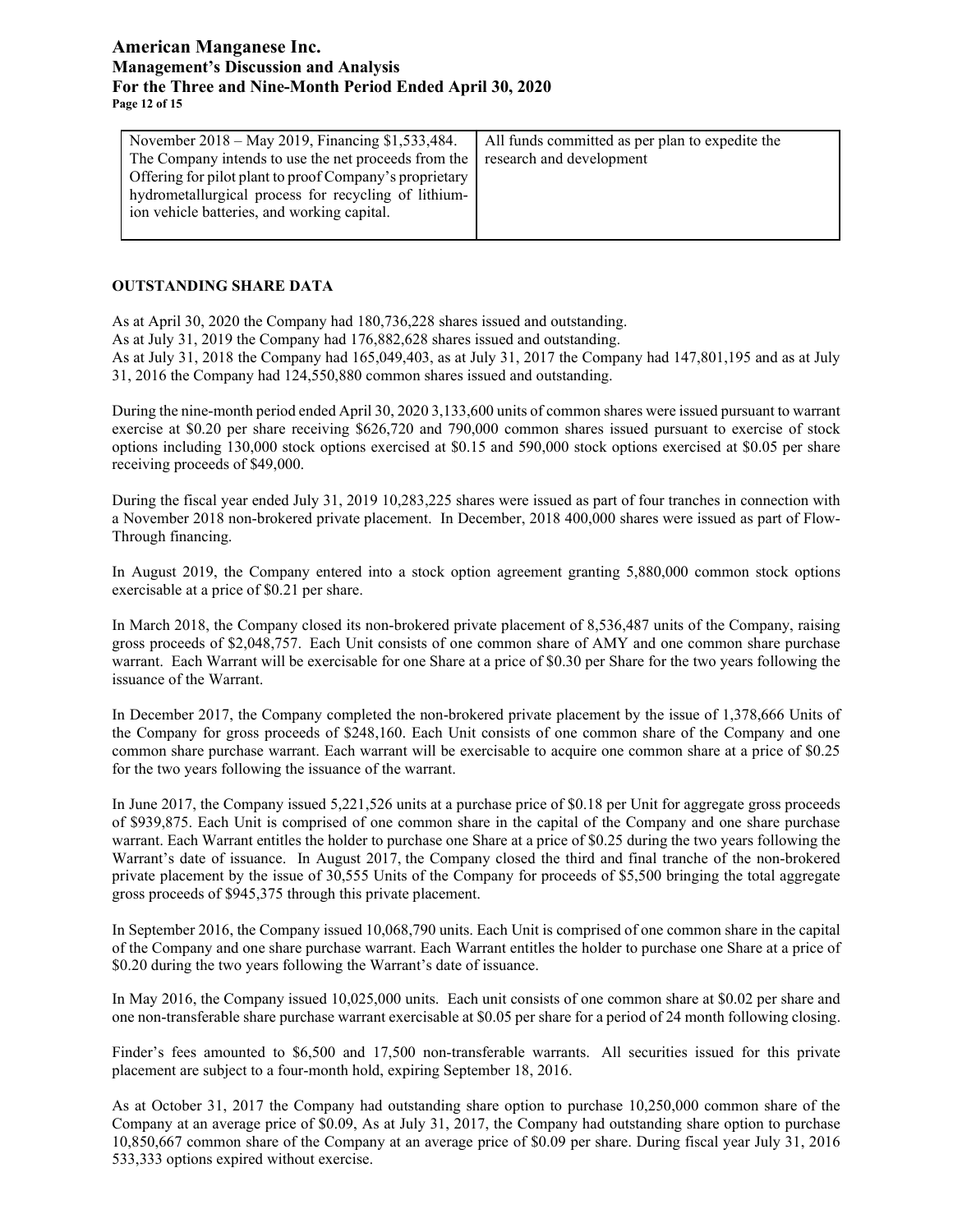# **American Manganese Inc. Management's Discussion and Analysis For the Three and Nine-Month Period Ended April 30, 2020 Page 13 of 15**

### **OFF-BALANCE SHEET ARRANGEMENTS**

The Company does not have material off-balance sheet arrangements.

### **RELATED PARTY TRANSACTIONS**

#### **a) Investment in subsidiaries**

The wholly owned subsidiary of the Company has been incorporated in the USA and is included in these consolidated financial statements.

### **b) Transactions with related parties**

As at April 30, 2020 \$5,994 was receivable from the CEO of the Company (July 31, 2019 - \$11,934 payable) for advances for business expenses. The amounts had been non-interest bearing, unsecured and has no fixed terms of repayment.

#### **c) Compensation of key management personnel**

The Company's key management personnel have authority and responsibility for overseeing, planning, directing and controlling the activities of the Company and consist of the Company's Board of Directors and the Company's Executive Leadership Team. The Executive Leadership Team consists of the CEO and President, a Director and Chief Operating Officer, the CFO and Chief Technical Officer.

Total compensation expense for key management personnel and the composition thereof, is as follows:

|                          | <b>April 30, 2020</b> | July 31, 2019 |
|--------------------------|-----------------------|---------------|
| Short term benefits      | 192,824               | 347,000       |
| Share based compensation | 46,500                | 140,300       |
|                          | 239,324               | 487.300       |

### **CRITICAL ACCOUNTING ESTIMATES**

The preparation of the Company's consolidated financial statements in conformity with IFRS requires management to make judgments, estimates and assumptions that affect the reported amounts of assets, liabilities and contingent liabilities at the date of the consolidated financial statements and reported amounts of revenues and expenses during the reporting period. Estimates and assumptions are continuously evaluated and are based on management's experience and other factors, including expectations of future events that are believed to be reasonable under the circumstances. However, actual outcomes can differ from these estimates.

Areas requiring a significant degree of estimation and judgment relate to the recoverability of the carrying value of exploration and evaluation assets, fair value measurements for financial instruments and share-based payments and other equity-based payments, the value of the premium included in flow-through share issuances and the estimated useful life and recoverability of equipment. Actual results may differ from those estimates and judgments.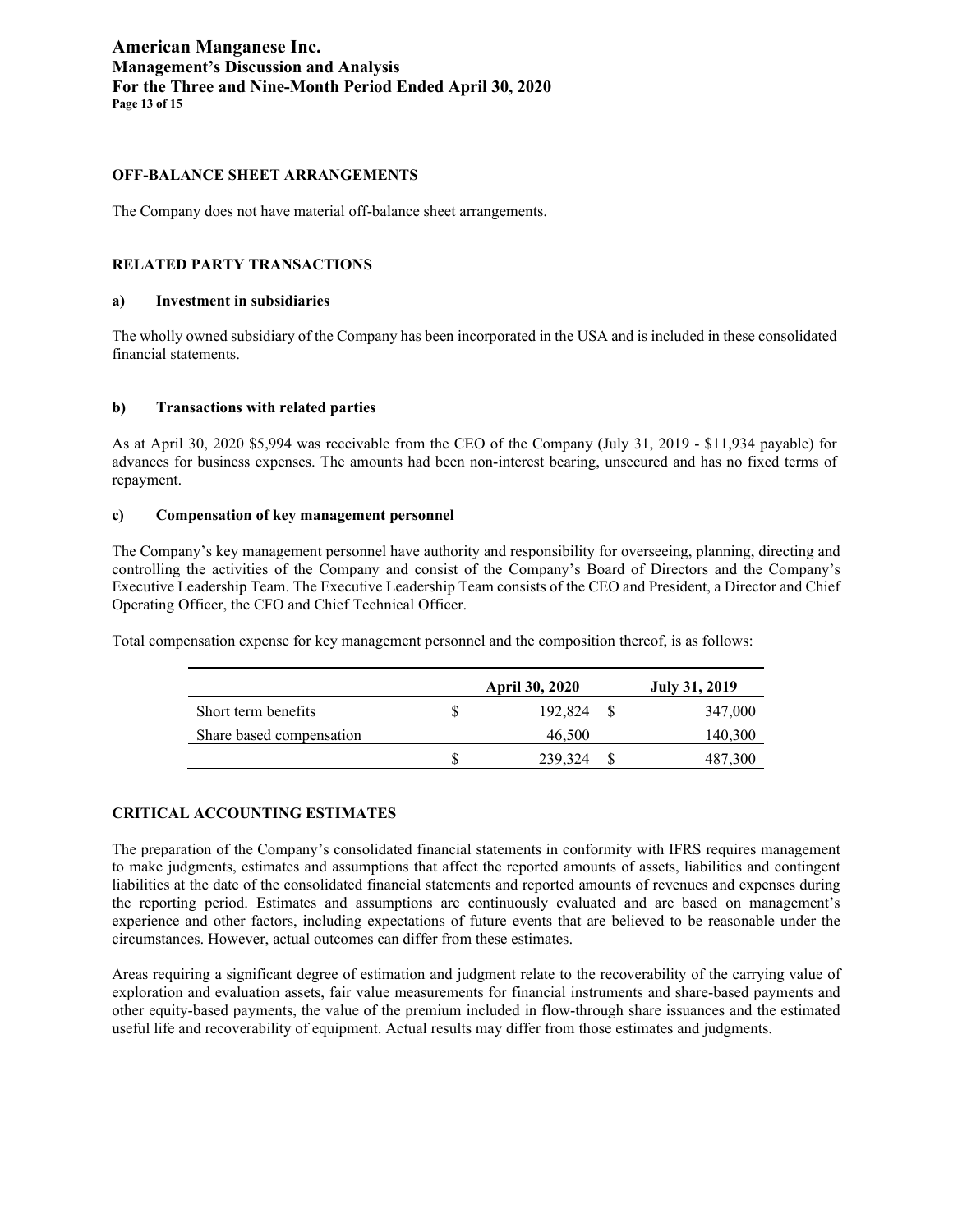# **American Manganese Inc. Management's Discussion and Analysis For the Three and Nine-Month Period Ended April 30, 2020 Page 14 of 15**

### **RISK FACTORS RELATING TO THE COMPANY'S BUSINESS**

As a company, active in the mineral resource exploration and development industry, American Manganese Inc. is exposed to a number of risks.

#### *Exploration Stage Operations*

The Company's operations are subject to all of the risks normally incident to the exploration for and the development and operation of mineral properties. Mineral exploration is a business of high inherent risk. Most exploration programs fail to locate a body of commercial ore. All exploration and mining programs face a risk of unknown and unanticipated geological conditions, and promising indications from early results may not be borne out in further exploration work. Few properties which are explored are ever developed into producing mines. A mineral exploration program often requires substantial cash investment, which can be lost in its entirety if it does not result in the discovery of a commercial ore body. The commercial viability of a mineral deposit is dependent on a number of factors, some of which are the particular attributes of the deposit, such as size, grade and proximity to infrastructure, as well as metal prices. Most of these factors are beyond the control of the Company. Mineral exploration involves risks which even a combination of careful evaluation, experience, and knowledge cannot eliminate.

In addition, even if the Company is successful in locating a commercial ore body, there is no assurance that the Company will be able to bring such an ore body into commercial production. Development of a producing mine generally requires large capital investment and numerous permits from government regulatory agencies. There is no assurance that the funds required to exploit mineral reserves and resources discovered by the Company will be obtained on a timely basis or at all. There is also no assurance that the Company will be able to obtain the government permits required to exploit a commercial ore body. The costs and time involved in the permitting process may also delay the commencement of mining operations, or make the development of a producing mine uneconomic.

If the Company is able to bring an ore body into commercial production, operating mines also face substantial operating risks, which include, but are not limited to, unusual or unexpected geological conditions, formation pressures, fires, power outages, labour disruptions, flooding, explosions, tailings impoundment failures, cave-ins, landslides and inability to obtain adequate machinery, equipment or labour.

If the Company is unsuccessful in its attempts to locate a commercial ore body and to commence commercial production, the Company may seek to transfer its property interests or otherwise realize value, or may even be required to abandon its business and fail as a going concern.

#### *Competition*

The mining industry is intensely competitive in all of its phases, and the Company competes with other companies with greater technical and financing resources than itself with respect to acquire properties of merit, and the recruitment and retention of qualified employees and other persons to carry out its mineral exploration activities. Competition in the mining industry could adversely affect the Company's prospects for mineral exploration in the future.

#### *Financial Markets*

The Company is dependent on the equity markets as its sole source of operating working capital and the Company's capital resources are largely determined by the strength of the junior resource markets and by the status of the Company's projects in relation to these markets, and its ability to compete for the investor support of its projects.

#### *Environmental and Government Regulation*

Mining and exploration activities are subject to various laws and regulations relating to the protection of the environment, historical and archaeological sites and endangered and protected species of plants and animals. The Company has implemented safety and environmental measures designed to comply with government regulations, and to ensure safe, reliable and efficient operations in all phases of its operations. In addition, the Company maintains liability and property insurance, where reasonably available, in such amounts it considers prudent. However, the